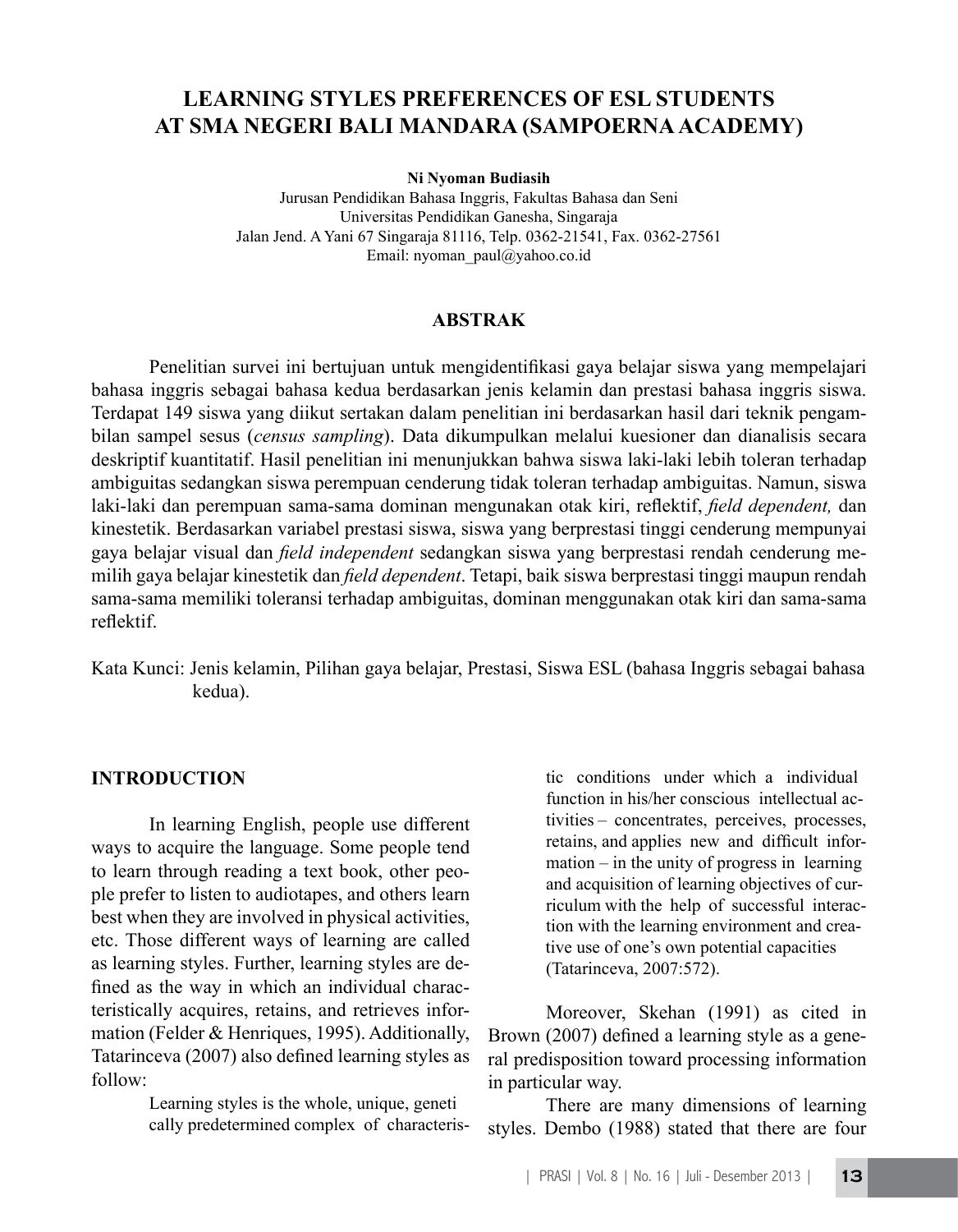dimensions of learning styles such as conceptual tempo (reflective and impulsive), field-independent/field-dependent, sensory modality (visual, auditory, and kinesthetic) and hemispherality (left and right brain dominance). Furthermore, Brown (2007) stated that tolerance of ambiguity is one of the learning style dimensions that are relevant with second language learning besides those that are stated by Dembo (1988). The first dimension of learning style is sensory modality. Dembo (1988) stated that the sensory modalities that are important for language learning are visual, auditory, and kinesthetic. Visual students prefer to study through reading and studying chart, drawing, and other graphic information. Differently, auditory students tend to study through listening to the lectures and audiotapes while kinesthetic students prefer to learn through demonstration and physical activity involving bodily movement (Brown, 2007: 129).

The second dimension of learning style is brain hemispherality. Human brain consists of two hemispheres called the right brain and the left brain. The students who have right brain dominance learn effectively through holistic, integrative and emotional information. On the other side, students with left dominance have logical and analytical thought; they tend to learn new material through linier process (Brown, 2007:125).

The third dimension of learning style is conceptual tempo. Conceptual tempo deals with the students' speed and errors in responding the tasks (Dembo, 1988: 68). There are two kinds of conceptual tempo such as reflective and impulsive. Brown (2007) stated that reflective students tend to answer or solve a problem in slow and calculated way. In language learning, these students tend to make a few errors. It is also stated that impulsive students tend to guess quickly in answering or making decision. They tend to make more amounts of errors.

The fourth dimension of learning style is field independent/dependent learning style. Field independent students are able to distinguish parts from a whole, to concentrate on something, or to analyze separate variables without the contamination of neighboring variables. In contrast, field dependent students are able to see the general configuration of a problem, idea or event (Brown, 2007: 121).

The last dimension of learning styles is tolerance of Ambiguity. Ambiguity tolerant students are able to accept ideologies, events, and facts that contradict their own views. These students are free to think about a number of innovative and creative possibilities without being disturbed by ambiguity and uncertainty both cognitively and affectively. On the contrary, ambiguity intolerant students are more close-minded and dogmatic. They tend to reject contradictory items or the items that are slightly incongruent with their existing system. (Brown, 2007: 126).

In addition, there are some aspects related to learning styles, one of them is gender. Male and female students have different tendency in the way they learn the language. Heffler (2001) as cited in Konak, D'allegro, & Dikinson (2011) stated that females prefer concrete experience learning approach; they usually like to use handson experiences in language learning. In making judgments, they are more intuitive and use their feeling. Further, female students are people oriented. They are comfortable and able to tolerate the ambiguity. On the other side, males prefer abstract conceptualization; they tend to prefer an analytic learning approach. Besides that, males are able to think logically and rationally. It is also stated that males like working with symbols and structures. Therefore, the teacher needs to consider the students' gender and learning styles in order to develop appropriate lesson design for the students.

Besides gender, achievement is also an important aspect of learning styles. Learning styles provide valuable insight into learning both in academic and other settings. The individuals' manner or style in approaching a learning situation has an impact on performance and achievement of learning outcomes (Cassidy, 2004:420). Dunn, Beaudry, and Klavas (1989) asserted that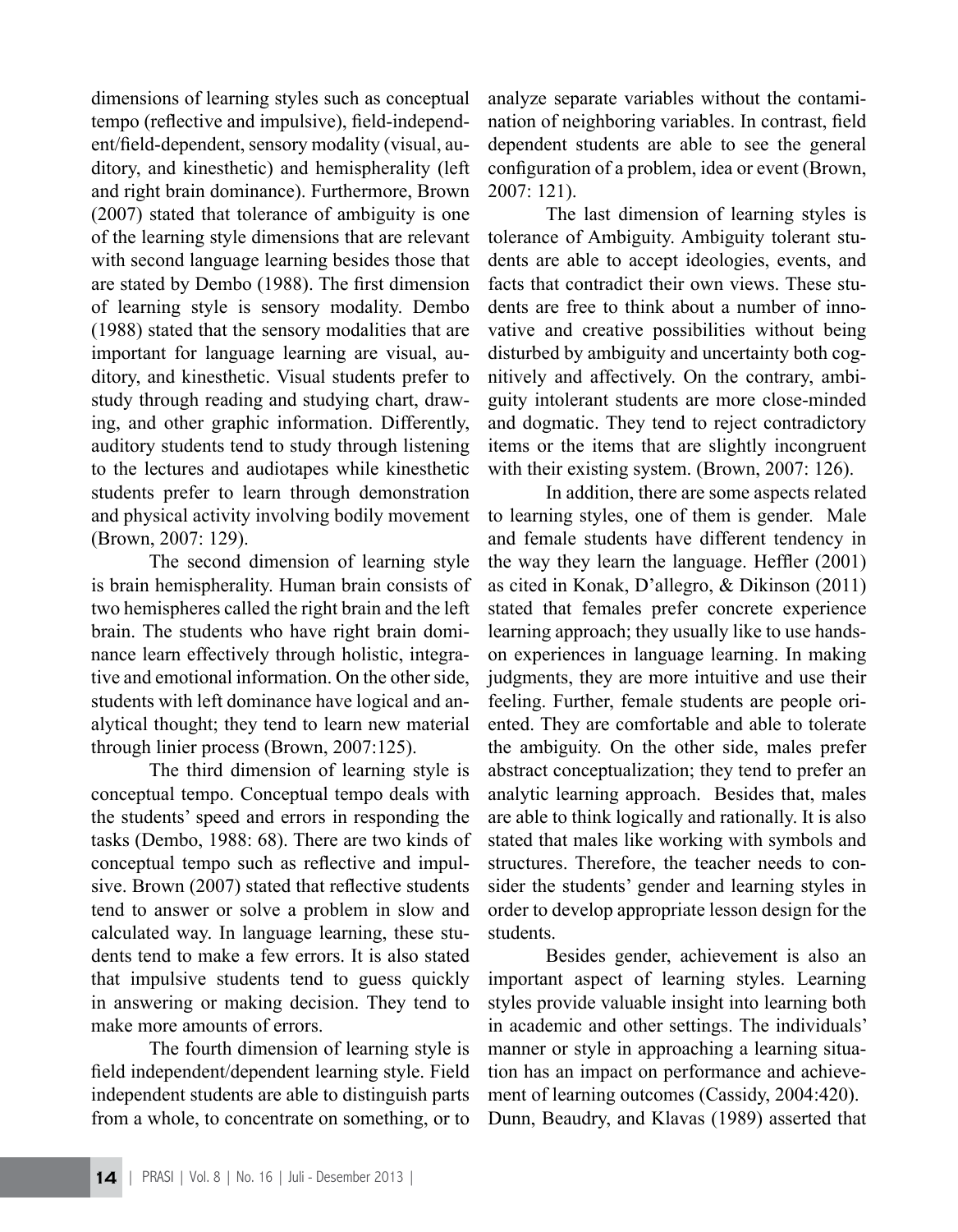teaching students by using learning approach and condition that is matched with their learning styles make the students be able to achieve higher score on a test. Therefore, identifying students' learning styles is important to strengthen students' academic achievement.

In the line with English teaching and learning activities, Al-Tamimi and Shuib (2009) described that teachers' awareness of their students' learning styles will help the students to improve their ability in learning. It is because the teachers develop method, strategies and techniques based on each learner's need which can help them to gain a success. In other words, teacher should give more attention to their students' learning styles in order to give more appropriate strategy and material in learning activities.

It is also important to increase learners' awareness of their own learning styles because it helps the students to have higher interest and motivation in learning process. By knowing how they can learn best, they may choose the most interesting technique and media for them to learn. When they know what they can do for their own learning, their responsibility in doing independent learning and their self-esteem will be increased. It will lead them to enhance success in language learning (Reid, 1999; Schumann, 1999 as cited in Gilakjani, 2012).

 Looking at the importance of learning styles and its aspects, the researcher was challenged to identify the learning style preferences based on the gender and English achievement of ESL students at SMA Negeri Bali Mandara (Sampoerna Academy) in the academic year of 2012/2013. SMA Negeri Bali Mandara (Sampoerna Academy) is a special service school. This school gives special service for the students who have low economic background but have high potential in both academic and non academic fields. This school is a dormitory school in which the students live together and use English in the daily conversation. Besides that, this school applied two curriculums such as School Based Curriculum and Cambridge International Curriculum.

It means that the students are expected to pass both national and international examinations. Because of that, it is urgent to identify the way of the students learning English. Therefore, this study was conducted to investigate the learning style preferences of ESL students at SMA Negeri Bali Mandara (Sampoerna Academy) in the academic year 2012/2013 based on their gender and English achievement.

### **METHODOLOGY**

This study aimed to investigate the learning style preferences of ESL (English as a Second Language) students based on their gender and English achievement. The population of this study was all students of SMA Negeri Bali Mandara (Sampoerna Academy) which consists of 71 male students and 78 female students. After ranking the student's score, there were 49 high achieving students and 49 low achieving students involved in this study. Census sampling technique was used in this study; it is one of nonrandom sampling techniques in which the researcher surveys the entire realistic population without drawing a random sampling from the population (Lodico, Spaulding, & Voegtle, 2006). Related to the data analysis, the number of male and female students had to be the same, because of that, 61 male students and 61 female students were taken as the sample of the study in gender variable randomly.

 Learning Style Preferences Questionnaire was administered to know the students' learning styles preferences. This questionnaire was adapted from Cohen, Oxford, & Chi's (2002) Learning Styles Survey. Cohen et al. (2002) developed this questionnaire that consists of 11 major activities that represent 12 different aspects of students' learning styles. However, in this study, the researcher took only five major activities that are related to the perception of Brown (2007). The activities are using physical senses, dealing with ambiguity, receiving information, dealing with multiple inputs, and dealing with response time.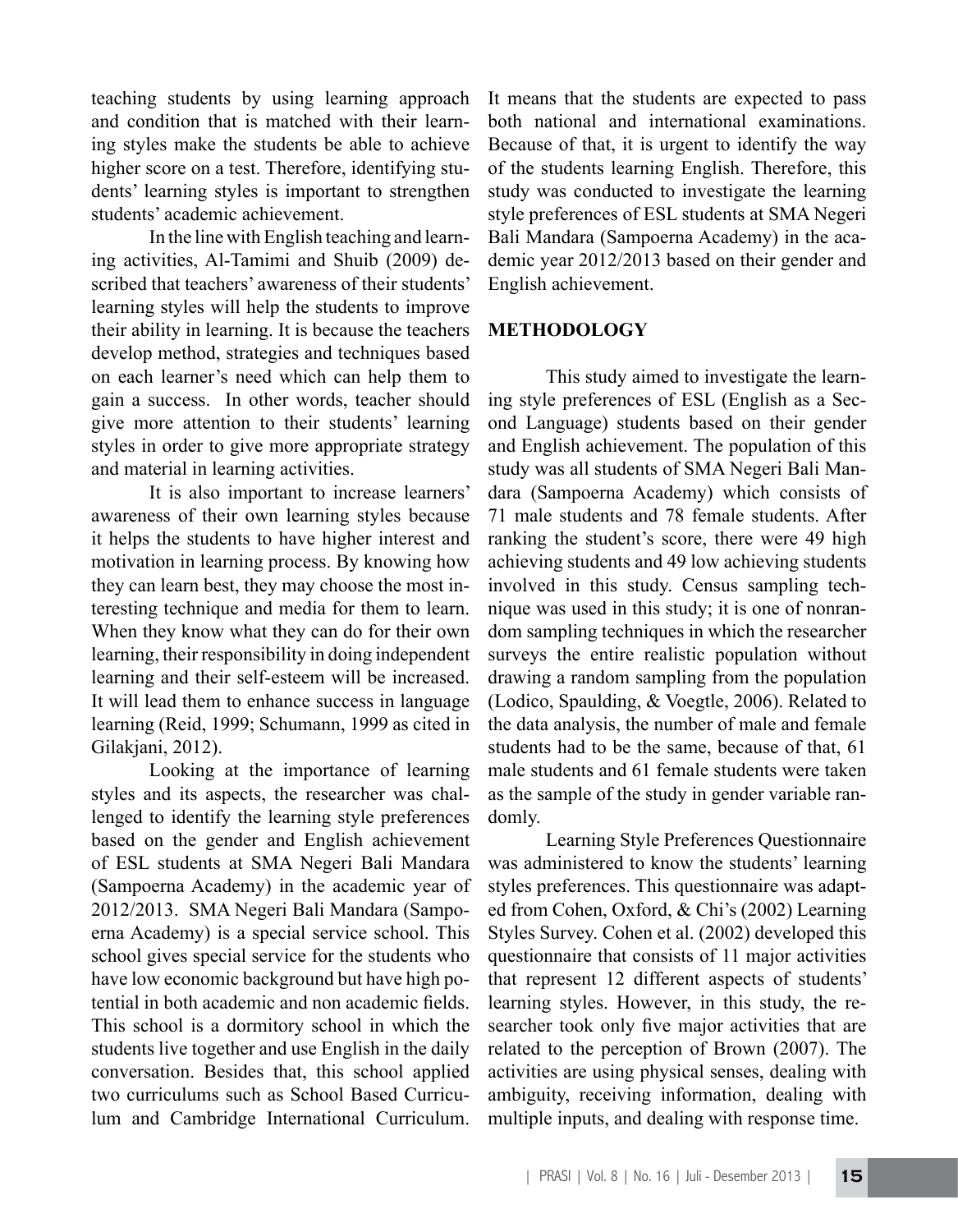In this study, the researcher used 55 items of self report questions. The items were design in two languages (English and Bahasa Indonesia) to avoid some misunderstanding. The respondents were expected to indicate how often they do the activities in each item on scale from 1 to 5 when they learn English. Each number notes certain measurement such as (5) always, (4) often, (3) sometimes, (2) rarely, (1) never. The validity of this questionnaire was found using expert judgment and Pearson Product Moment while its reliability was found using Cronbach's Alpha Coefficient. After doing a tryout instrument to 70 respondents it was found that there were 42 items that were valid because the correlation were equal or higher than r table (0.235) with significance level 0.05. It was also found that the questionnaire had very high reliability (.880). However, the researcher only used 33 items of the questionnaire.

 The data were analyzed quantitatively. The students' total score in each dimension was compared to know the students' learning style preferences.

#### **FINDINGS**

Since this study aimed to (1) investigate the learning style preferences of ESL students at SMA Negeri Bali Mandara (Sampoerna Academy) in the academic year 2012/2013 based on their gender and (2) investigate the learning style preferences of ESL students at SMA Negeri Bali Mandara (Sampoerna Academy) in the academic year 2012/2013 based on their achievement, the data are presented into four groups; (1) the data of the male respondents, (2) the data of the female respondents, (3) the data of the high achieving respondents, and (4) the data of the low achieving respondents.

 The overall Result of Learning Styles Preferences Questionnaire Based on Gender able can be seen in Table 1.

Table 1. Result of Learning Styles Preferences Questionnaire Based on Gender

Based on Table 1, it is found that there were relatively large different preferences among

| Learning Styles                |                      | Male<br>$(\%)$ | Female<br>$(\%)$ |
|--------------------------------|----------------------|----------------|------------------|
| Sensory Modality               | Visual               | 38             | 37               |
|                                | Auditory             | 15             | 23               |
|                                | Kinesthetic          | 47             | 40               |
| Tolerance of Ambiguity         | Ambiguity tolerant   | 55             | 46               |
|                                | Ambiguity Intolerant | 45             | 54               |
| Brain Hemispherality           | Left Brain Dominant  | 62             | 65               |
|                                | Right Brain Dominant | 38             | 35               |
| Conceptual Tempo               | Reflective           | 65             | 61               |
|                                | Impulsive            | 35             | 39               |
| Field<br>Dependent/Independent | Field Dependent      | 61             | 53               |
|                                | Field Independent    | 39             | 47               |

the male and female students in sensory modality learning styles. The percentage of the male students (15%) who are auditory is lower than that of the female students(23%) while the percentage of the male students (47%) who are kinesthetic is higher than that of the female students (40%). However, they have slightly different percentage on visual learning style in which 38% of the male students and 37% of the female students are visual. After comparing the percentage of visual, auditory, and kinesthetic students in each group, it is found that kinesthetic became the most preferred learning style in both male and female students. The second preferred learning style was visual learning style and the last preferred learning style was auditory learning style.

Besides that, relatively large differences were also found in the tolerance of ambiguity. The percentage of the male students (55%) who are ambiguity tolerant is higher than that of the female students (46%) while the percentage of the female students (54%) who are ambiguity intolerant is higher than that of the male students  $(45%)$ .

Moreover, the male and female students had relatively similar preference toward the brain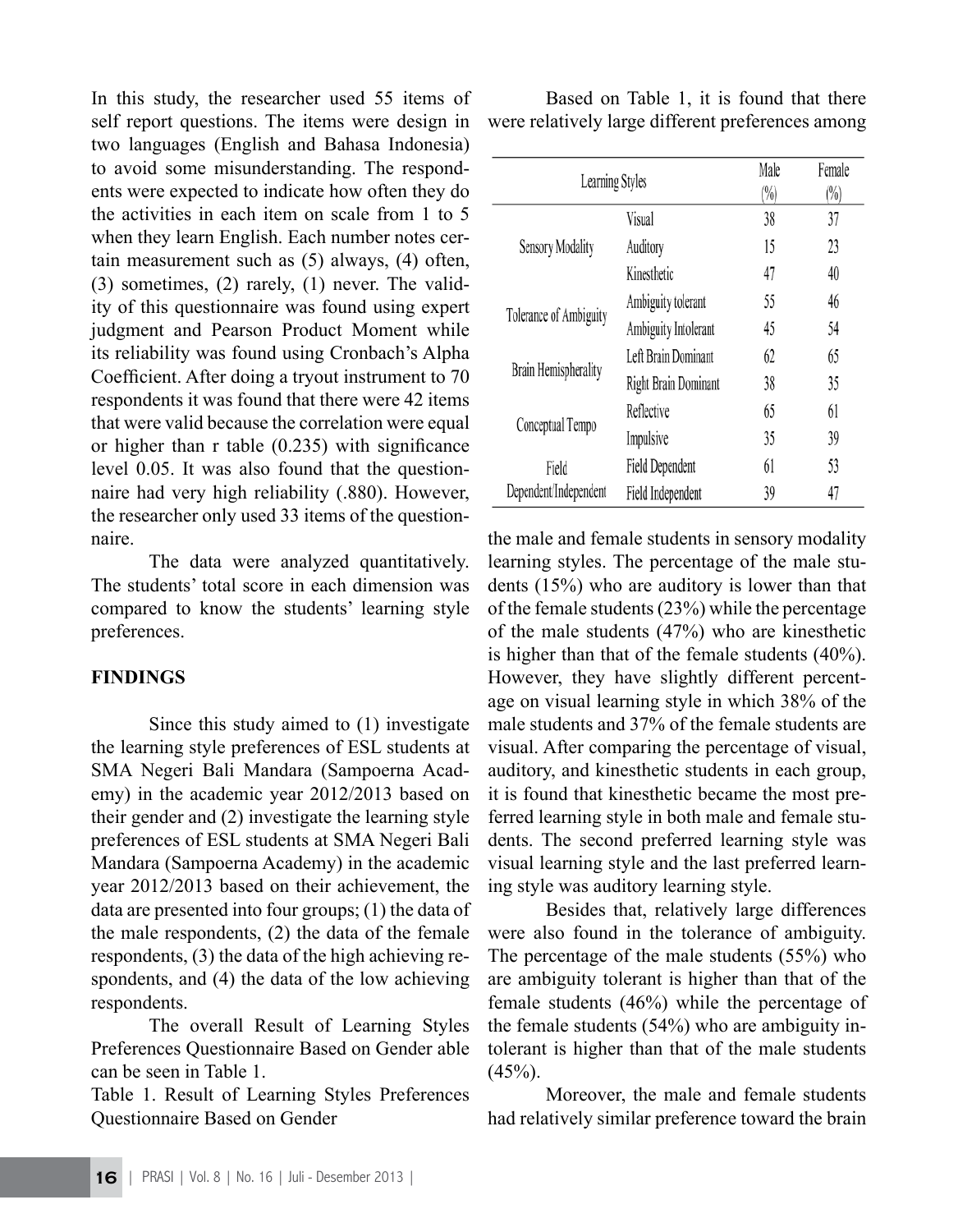hemispherality. It is found that 38% of the male respondents are right brain dominant and 62% of them are left brain dominant. Similarly, 35% of the female respondents are right brain dominant and 65% of them are left brain dominant. The percentage of left brain dominant learning style in the female students is higher than that in the male students. The percentage of right brain dominant learning style in the male students is higher than that in the female students. However, there is a tendency that both the male and female students mostly had left brain dominant learning style.

In conceptual tempo, it is found that 35% of the male students have impulsive learning style and 65% of them have reflective learning style. Similar result was found in female students that 39% of female students are impulsive and 61% of them are reflective students. Even though the percentage of reflective learning style in the male students is higher than that in the female students, but there is a tendency that both male and female students were mostly reflective in nature.

The male and female students had slightly different preferences in field dependent/independent learning styles. Table 1 shows that 39% of the male students are field independent and 61% of them are field dependent. On the other side, only 53% of the female students are field dependent and 47% of them are field independent. It seems that basically, male and female students were dominantly field-dependent.

Based on students' English achievement, relatively strong differences were also found in sensory modality. It can be seen in Table 2.

## Table 2. Result of Learning Styles Preferences Questionnaire Based on Achievement

| Learning Styles        |                      | High<br>Achievers<br>$(\%)$ | Low<br>Achiever<br>$\binom{0}{0}$ |
|------------------------|----------------------|-----------------------------|-----------------------------------|
| Sensory Modality       | Visual               | 35                          | 39                                |
|                        | Auditory             | 31                          | 9                                 |
|                        | Kinesthetic          | 34                          | 52                                |
| Tolerance of Ambiguity | Ambiguity tolerant   | 46                          | 41                                |
|                        | Ambiguity Intolerant | 54                          | 59                                |
| Brain Hemispherity     | Left Brain Dominant  | 62                          | 60                                |
|                        | Right Brain Dominant | 38                          | 40                                |
| Conceptual Tempo       | Reflective           | 59                          | 70                                |
|                        | Impulsive            | 41                          | 30                                |
| Field                  | Field Dependent      | 46                          | 68                                |
| Dependent/Independent  | Field Independent    | 54                          | 32                                |

 Table 2. showed that 34% of the high achieving students are kinesthetic, 35% of them are visual students and the other students (31%) are auditory students. On the other side, most of the low achieving students (52%) are kinesthetic, 39% of the students are visual and 9% of them are auditory. Based on that data, kinesthetic has the highest percentage in both groups of students. But, there were more kinesthetic students in the low achieving students than in the high achieving students. The visual percentage of the high and low achieving students is relatively similar. It is also showed that the percentage of auditory in the high achieving group is higher than low achieving group. Visual, auditory and kinesthetic learning style preferences are well-balance in high achiever group while there is a tendency that the low achieving students mostly preferred kinesthetic learning style.

In ambiguity of tolerance, it is also found that 54% of the high achieving students are ambiguity intolerant and 46% of them are ambiguity tolerant. In the other side, 59% of the low achieving students are ambiguity intolerant and 41% of them are ambiguity tolerant. The percentage of ambiguity intolerant learning style is higher than that of ambiguity intolerant in both the low and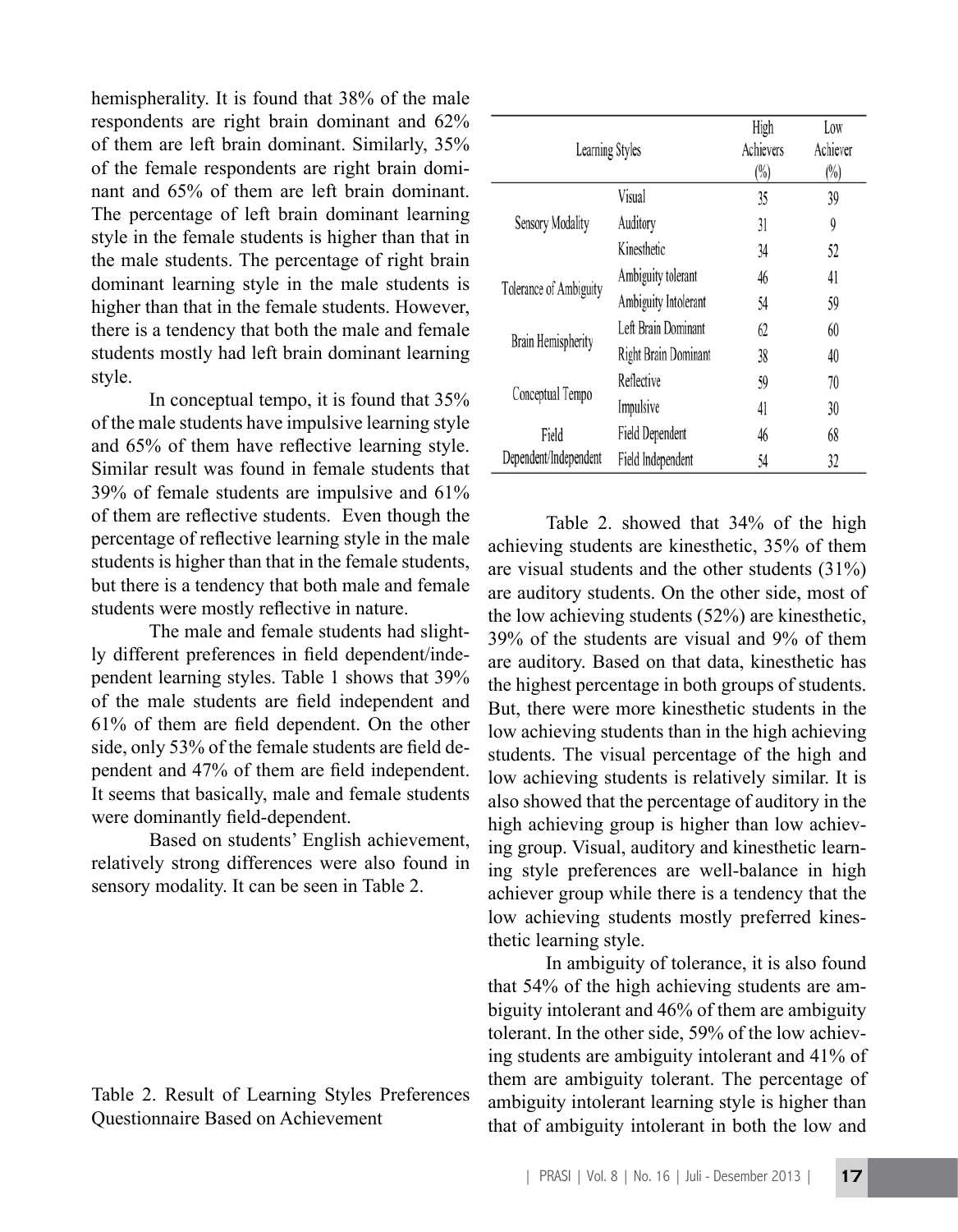high achieving group.

 Like the male and female groups, the high and low achieving group also had slightly different preferences on brain hemispherality. Most of the high and low achieving students had left brain dominance. It was found that 38% of the high achieving students have right brain dominance while  $62\%$  of them have left brain dominance. Similarly, 40% of low achieving students have right brain dominance and 60% of them have left brain dominance. It shows that there was a tendency that both the high and low achieving students were mostly left brain dominant.

Based on Table 2, it is found that 41% of the high achieving students are impulsive and 59% of them are reflective. On the contrary, only 30% of the low achieving students are impulsive and 70% of them are reflective. Even though the percentage of reflective learning style is higher than impulsive learning style in both the high and low achieving groups, but its percentage in the low achieving group is higher than that in the high achieving group.

 Relatively strong differences were also found in field independent/field dependent style in which 46% of the high achieving students are field dependent and 54% of them are field independent. On the contrary, it is found that 68% of the low achieving students are field dependent and 32% of them are field independent.

#### **DISCUSSION**

 There were some different learning style preferences of ESL students at SMA Negeri Bali Mandara (Sampoerna Academy) in the academic year 2012/2013 based on their gender and English achievement.

 Based on the result of the questionnaire, there were some differences in learning style between the male and female students regarding the five major dimensions of learning styles. The strongest differences were found in the tolerance of ambiguity learning style. The male students were mostly ambiguity tolerant while the female students were mostly ambiguity intolerant.

The result of this study is the same as the result of the study that had been conducted by Erten & Topkaya (2009). They found that female students are less tolerant for ambiguity in the process of learning. Further, they stated that female students feel more uncomfortable when they find uncertainty in language learning than their male peers. It is also stated that these students prefer to figure out the sentence structure. Besides that, they tend to find out the meaning of unknown words.

Since the male students dominantly preferred ambiguity tolerant learning style, it is suggested for the teacher to encourage the students to ask questions to the teacher and the other friends when they do not understand something; to keep the theoretical explanations very simple and brief; to deal with just a rule at a time; and to resort to translation into a native language to clarify a word or meaning (Brown, 2007).

In contrast, female students mostly preferred ambiguity intolerant learning style. It likely indicates that female students like figuring out the sentence structure and finding out the meaning of unknown words. In the line with English language learning, deduction seems likely appropriate for teaching students with ambiguity intolerant because in this strategy, the rules are consciously taught to the students to be able to produce or understand the second language.

 Strong different preferences were also found in sensory modality. There were relatively large differences between the percentage of kinesthetic and auditory students in the male and female groups. The percentage of the male students who have kinesthetic learning style was higher than that of the female students. It means that the male students favored kinesthetic learning compared with their female counterparts. It is in agreement with what was stated by Tatarinceva (2007) that male students are more kinesthetic than female ones. They like to study trough demonstration, games, role play and other activities that require more movement (Brown, 2007). In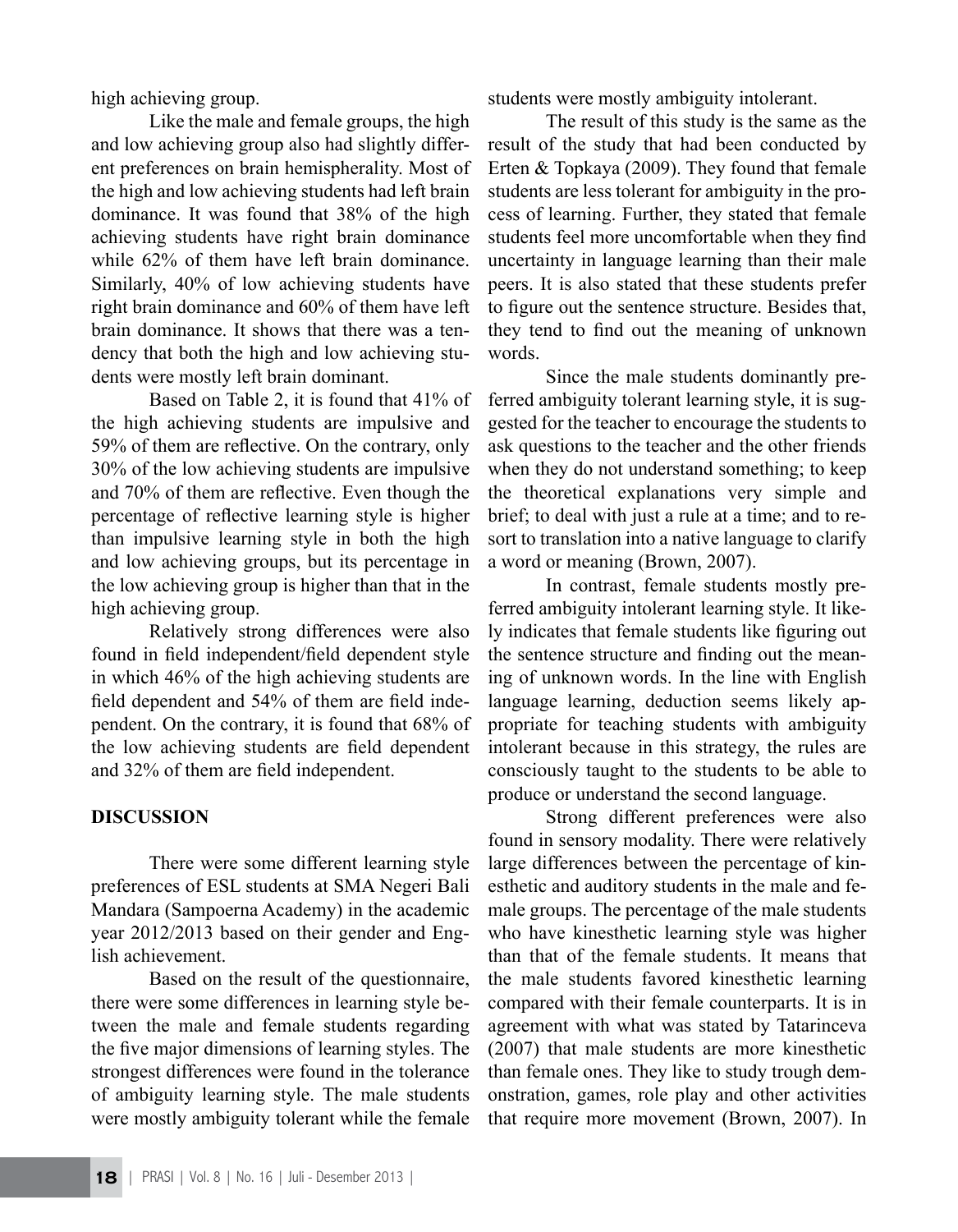addition, the percentage of female students who have auditory learning style was higher than that of the male students. It means that the female students favored auditory learning compared to their male counterparts. This result is in support to the study conducted by Sabatova (2008) who found that there were more auditory female students than the male students; and the study by Tatarinceva (2007) who reported that female students tend to be more auditory in that they like to learn through what they listen to or what is being spoken. Moreover, it is found that the percentage of male students who were visual was higher than female ones. It indicates that male students were more visual than the female students. This finding was also the same as what was stated by Tatarinceva (2007) that the male students tend to be more visual than female students. This very likely indicates that male students are able to learn better through reading and using visual aids.

 Even though there were some differences in sensory modality between male and female students, but kinesthetic learning style became the most preferred learning style both in the male and female groups of students. Because of that, it is important for the English teacher to teach the students by using more activities that involve physical movement such as role playing, games, and hands-on experiment; and using visual aids like chart, picture, video, and books. Besides that, the teacher should less teach by telling and lecturing as it is suggested by Burden & Byrd (2010).

The result of the data analysis of this study showed that the male and female students had slightly different learning styles in brain hemispherality. The percentage of left brain dominance in the female group was slightly higher than that in the male group. It is likely indicates that the female students are able to learn better when the material is presented in linear sequence and they prefer to do structured task. On the other hand, the percentage of right brain dominance in male group was higher than female group. It is in support with the study by Tatarinceva (2007) which found that male do worse on tasks associated with more left hemisphere activities and better on tasks associated with more right hemisphere activities.

Even though the percentage the of male students who had right brain dominance was higher than the female students and the percentage of the female students who had left brain dominance was higher than the male student, there was a tendency that both the male and female students had left brain dominant style. It indicates that they are analytic learners who like to study when the materials are presented in linier sequence. In the line with English language teaching and learning activities, Krasen, Seliger, and Hartnett (1974) as cited in Brown (2007) suggested that English teachers should use deductive lesson design to deal with left brain dominant students in which the students are taught rules and given specific information about the language. Furthermore, In order to make the students have better understanding, the material should be presented step by step. However, it is also important to encourage students to use right brain processing in order to be able to deals with generalization in second language learning. In the line with that, English teachers are suggested to use movies and tapes in the class; have students read rapidly and do skimming exercises (Brown, 2007).

 Dealing with the conceptual tempo, it was found that the percentage of the male students who are reflective was higher than that of the female students. On the contrary, it is found that the percentage of female students who are impulsive was higher than that of the male students. The result of this study is in support to the study conducted by Sabatova (2008) who reported that male students were more reflective that female ones while female students were more impulsive than their male counterparts.

 Even though the percentage of reflective and impulsive learning style in both the male and female were different, but, in general, there was a tendency that both the male and female students dominantly had reflective learning style. Referring to that finding, the teacher should provide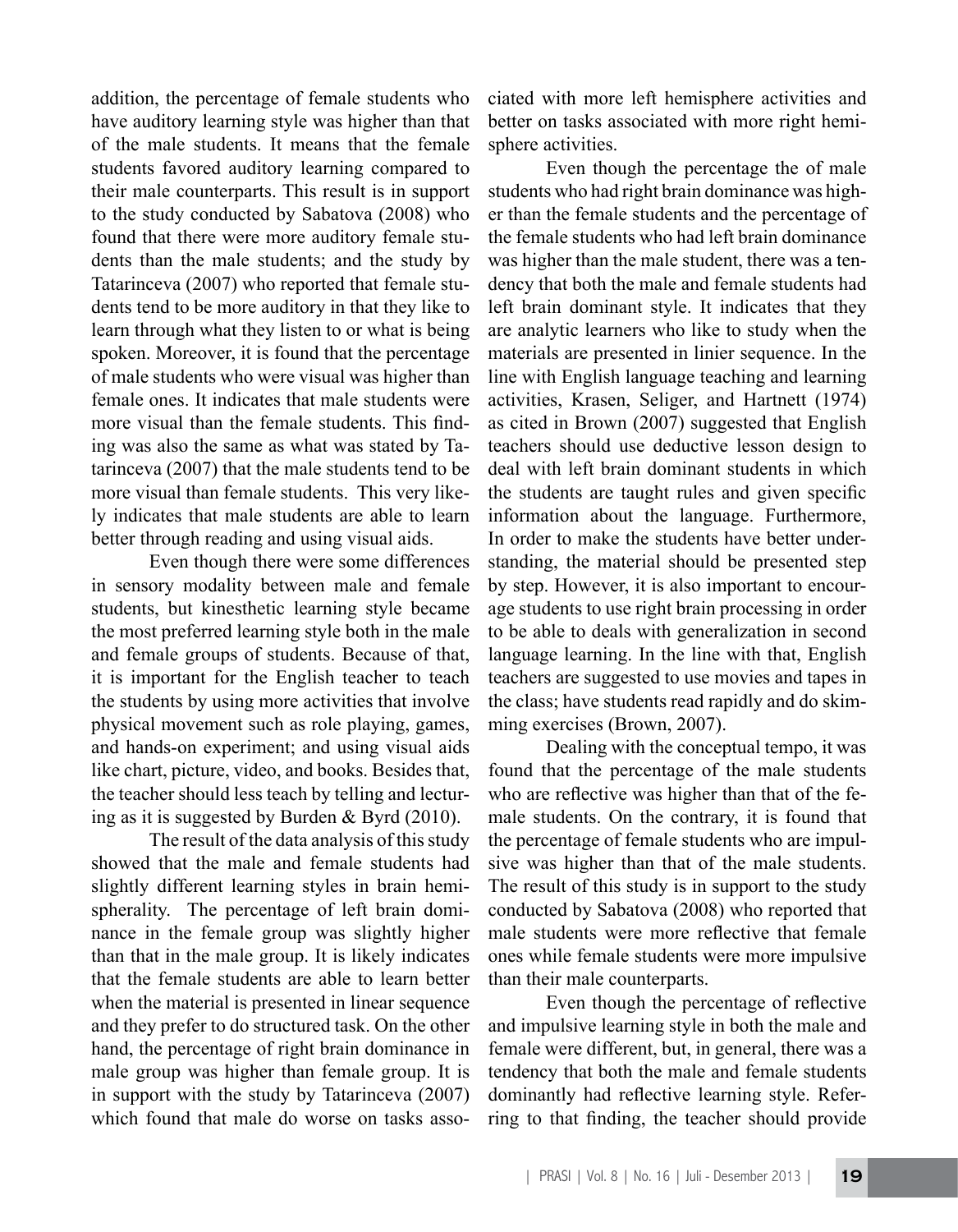inductive learning situation because some studies found that inductive learning works well for the reflective students. It is also suggested for the English teachers to encourage risk taking because students' willingness to tryout the language and be brave to wrong help the students to be successful in learning a second language. The teacher can encourage the students to take risks by praising students for making sincere efforts to try out language and using fluency exercises (Brown, 2007).

Moreover, male and female students had slightly different preferences in field independent/field dependent style. Even though there were more field dependent students in the male group than in the female group and the amount of field independent learners in female group was higher than male group, but there was a tendency that both the male and female students are mostly field dependent. That is why it is good for the teacher to help field dependent students by using inductive learning approach in which the learners are not taught the rules directly, but are left to discover or induce rules from their experience of using the language (Richards et al, 1988) as cited in Sabatova (2008). Besides that, class and group discussion will give benefit for them because they are more people oriented.

Besides the male and female students, some differences in learning styles preferences between high and low achieving students regarding the five major learning styles also occurred. The strongest differences were found in field dependent/field independent style in which high achieving students mostly preferred field independent learning style while low achieving students mostly preferred field dependent style.

Tinajero & Paromo (1998) had found the similar result in their study. They stated that field independent students show high achievement level and field dependent students show low achievement level. English teacher can help low achieving students who are dominantly field dependent by providing social learning environments where the students can interact each other

as a team and share their knowledge in English language learning.

 Relatively strong differences were also found on sensory modality. The percentage of the low achieving students who preferred kinesthetic learning style was higher than that of the high achieving students. Moreover, the low achieving students had higher tendency towards visual learning style than high achiever students. On the contrary, the percentage of high achieving students who had auditory style was higher than that of the low achiever students.

After comparing the percentages of kinesthetic, visual, and auditory style in each group, it was found that the preferences of those styles in high achieving group are well-balance. It indicates that high achieving students are flexible in language learning. They can learn new information through the activities that involve physical movement, visual aids and audiotape or discussion. However, there were relatively strong differences between the percentages of visual, auditory, and kinesthetic style in the low achieving group. The most preferred learning style was kinesthetic. The second preferred learning style in this group was visual style and the least preferred learning style was auditory learning style. The result of this study is in agreement with the statement of Dembo (1988), it is stated that students with strengths in other than verbal modality (auditory) usually lose out in school, particularly on intelligence and achievement tests. Because of that, the teacher is suggested to avoid overemphasizing auditory learning and match instructional method with the learning style preferences of the students.

Furthermore, regarding to the tolerance of ambiguity, the high and low achieving students had slightly different preferences. The percentage of high achieving students who were ambiguity tolerant was higher than that of the low achieving students. On the contrary, the percentage of the low achieving students who were ambiguity intolerant was higher than that of the high achieving students. Chapelle and Roberts (1986) as cit-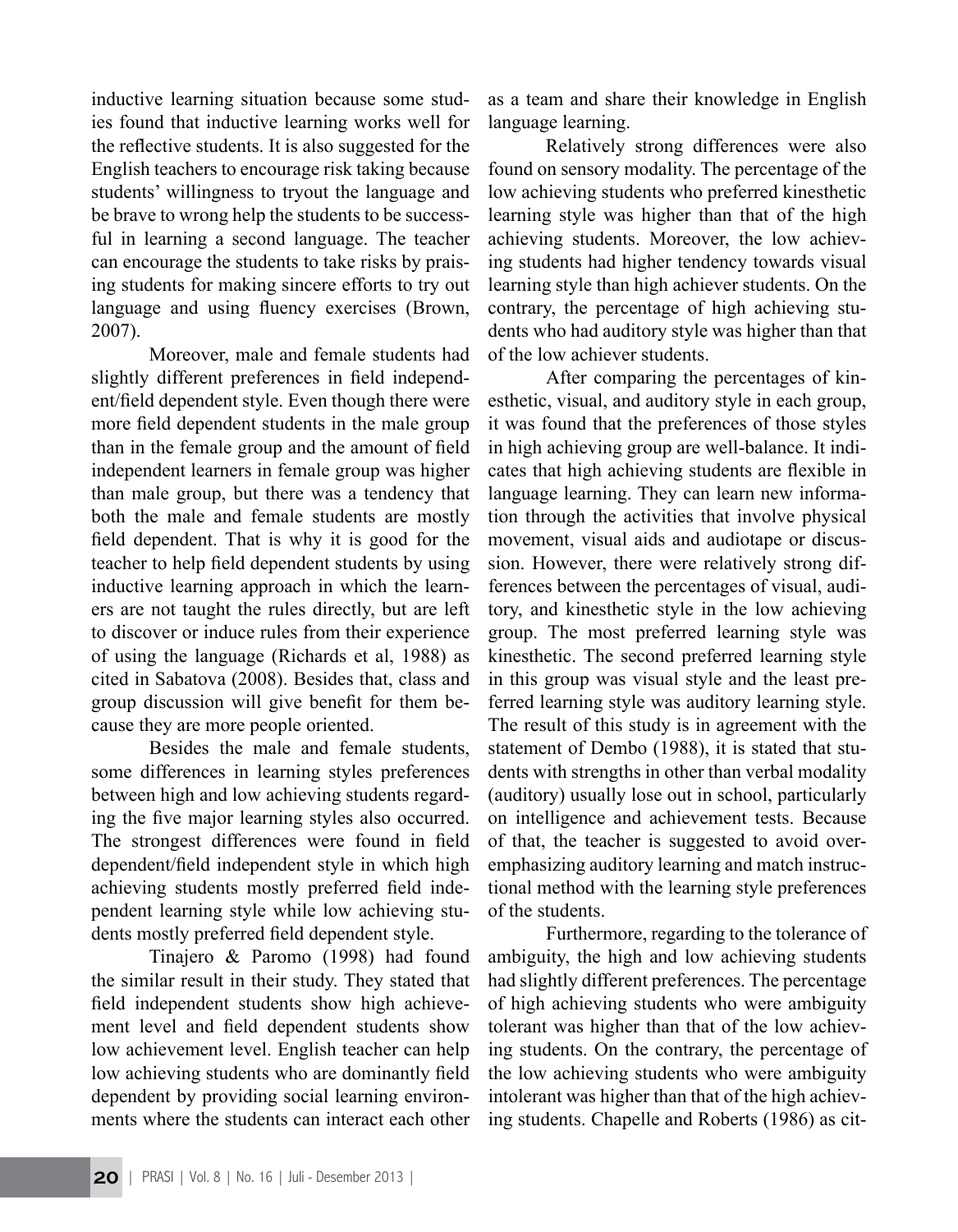ed in Brown (2007) also found that learners with high tolerance for ambiguity were more successful in certain language task.

 However, when it is compared between the percentage of ambiguity tolerance and ambiguity intolerance in each group, ambiguity intolerance was more preferred by both low achiever and high achiever students.

 In the line with English language learning, deduction seems likely appropriate for teaching students with ambiguity intolerant because in this strategy consciously apply rules to produce or understand the second language. However, Brown (2007) stated that intolerance can cause a rigid, dogmatic, and brittle mind that is too narrow to be creative. By considering that, the English teachers should also promote ambiguity tolerance by encouraging students to ask the teacher and each other, questions when they do not understand something; keeping the theoretical explanations very simple and brief; dealing with just a rule at a time; and resorting to translation into a native language to clarify a word or meaning, as it is suggested by Brown (2007).

 In addition, the high and low achieving students had also slightly different learning style preferences regarding Brain hemispherality. The percentage of left brain dominance in high achieving group was higher than that in the low achieving group. On the other hand, the percentage of right brain dominance in low achieving group was higher than that in the high achiever group. However, there was a tendency that both the high and low achieving students mostly had left brain dominant learning style. It is related to what was argued by Dembo (1988) that the schools tend to ignore the activities that involve the right brain role. It is also stated that the curriculum of the high school emphasize the left brain function, such as sequenced, verbal, numerical and analytical skills. Moreover, it is difficult for the students who learn better in a nonverbal, intuitive or a consequential manner to get success in school. Because of that, Brown (2007) suggested to encourage students to use right brain

processing is that by using movie and tape in class, having students read passage rapidly, doing skimming exercise, doing rapid "free write", and doing oral fluency exercises where the object is to get students to talk a lot without being corrected.

 The finding of this research also showed that the percentage of the low achieving students who were reflective was higher than that of the high achiever students. On the contrary, the percentage of the high achieving students who were impulsive was higher than that of the low achieving students. However, there was a tendency that both the high and low achieving students were dominantly reflective. Related to this finding, the teacher should use inductive learning approach and guide the students to prepare for high-risk task as it is suggested by Kagan, Pearson, & Welch (1966) as cited in Brown (2007). In addition, Brown (2007) also suggested some techniques to encourage risk taking. One of them is by praising students for making sincere effort to tryout language. Besides that, the teacher may also use fluency exercises where errors are not corrected at that time. The most creative way is by giving outside-of-class assignment to speak or write or otherwise tryout the language. It means that giving more chance for students to use the language without direct correction can help the students to encourage their impulsivity in learning English.

## **CONCLUSION**

The study of learning style preferences of ESL students shows that there are some differences in research variables such as male-female students and high-low achiever students. It is proven by data the data analysis which is conducted descriptive quantitatively.

It can be concluded that based on students' gender, there were some differences in learning styles preferences among the male and female students. From the five dimensions of learning styles, both the male and female students had relatively similar tendency on sensory modality,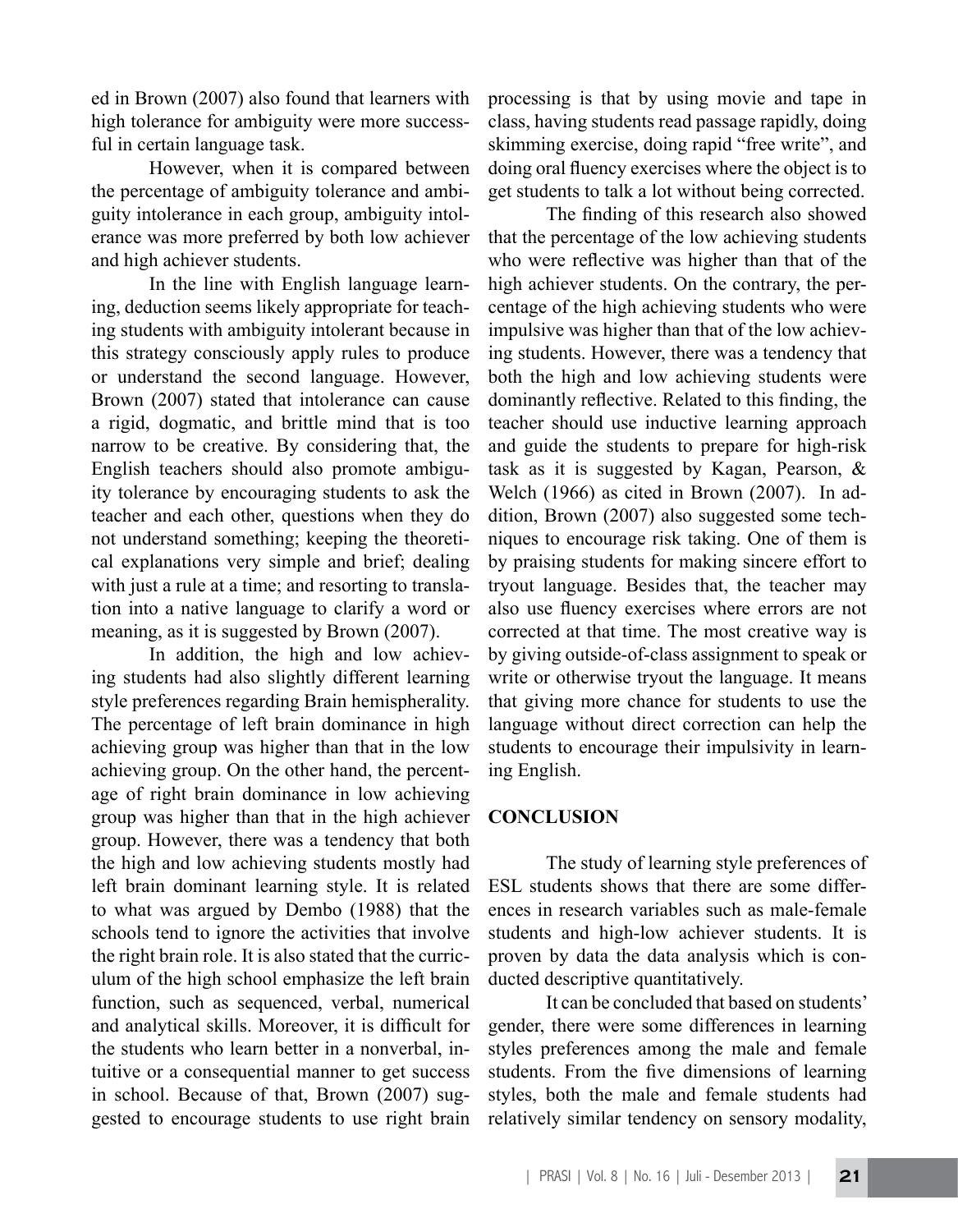brain hemispherality, conceptual tempo and field dependent/independent in which they tended to be kinesthetic, left brain dominant, reflective and field dependent in nature. However, they had different preferences on tolerance of ambiguity learning styles. The male students dominantly preferred ambiguity tolerant learning style while the female students dominantly preferred ambiguity intolerant learning style.

In addition, based on students' English achievement, the high and low achiever students had some different learning style preferences. From the five dimensions of learning styles, both the high and low achieving students had relatively similar tendency on tolerance of ambiguity, brain hemispherality, and conceptual tempo in which they tended to be ambiguity intolerant, left bran dominant and reflective in nature. However, they had different preferences on sensory modality and field dependent/independent learning styles. In sensory modality learning styles, the high achieving students were dominantly visual while the low achieving students were mostly kinesthetic. Moreover, in field dependent/independent learning styles, the high achieving students dominantly preferred field independent learning style while the low achieving students dominantly preferred field dependent learning style.

In relation to the conclusion, the researcher would like to propose some suggestion. First, it is suggested that the English teacher should consider the learning styles differences among the students in designing the material in English as a second language class. It is because students have different ways in learning English. Since there are some different learning styles preferences of ESL learners based on their gender and achievement, the teacher should consider their preferences to determine the appropriate strategy or techniques for teaching male, female, high achiever and low achiever students. It is important to integrate students' learning styles preferences in the language classroom activities.

Second, it is suggested for the students

to be aware of their own learning styles preferences because learning styles play an important role in learning process especially, learning English as a second language. Students should recognize their strength to take advantage of ways they learn best. It is also important for the students to enhance their learning by being aware of the learning styles areas that they do not use and by developing them. English tasks which are not appropriate with their learning style preferences can help the students to develop the learning style that are not preferred and explore their learning potential.

The last suggestion is proposed to the other researchers. Since, identifying students' learning style preferences can give contribution to the development of English as second language teaching and learning, it is important to do further research about students' learning style in language learning in a larger area. The other researchers can also approach the issue from many different perspectives. Further, it is also suggested to identify the teachers' learning styles preferences and link it to their teaching strategies.

## **REFERENCES**

- Al-Tamimi, A. & Shuid, M. 2009. *Investigating the Learning Styles Preference of ESL Learners: the Case of English Majors in University Sains Malaysia.*  Malaisian Journal of ELT Reseach. ISSN 1511- 8002, 5.
- Brown, H.D. 2007. *Principle of language learning and teaching* (5th Edition). New York: Pearson Education.
- Cassidy, S. 2004. *Learning Style : an Overview of Theories, Models, and Measures. Educational psychology.* 24, 4.
- Cohen, A.D., Oxford, R.L., & Chi, J.C. 2002. *Learning Style Survey.* Minneapolis, MN: Center for Ad vance Research on Language Acquisition, University of Minnesota.
- Dai, X., Ning,H., Zhang, F. 2010. *On Gender Differences in English Language and Its Causes.* Asian Social Science. 6,2.
- Dembo, M.H. 1988. *Applying Educational Psychology in the Classroom* (3rd Edition). New York: Longman.